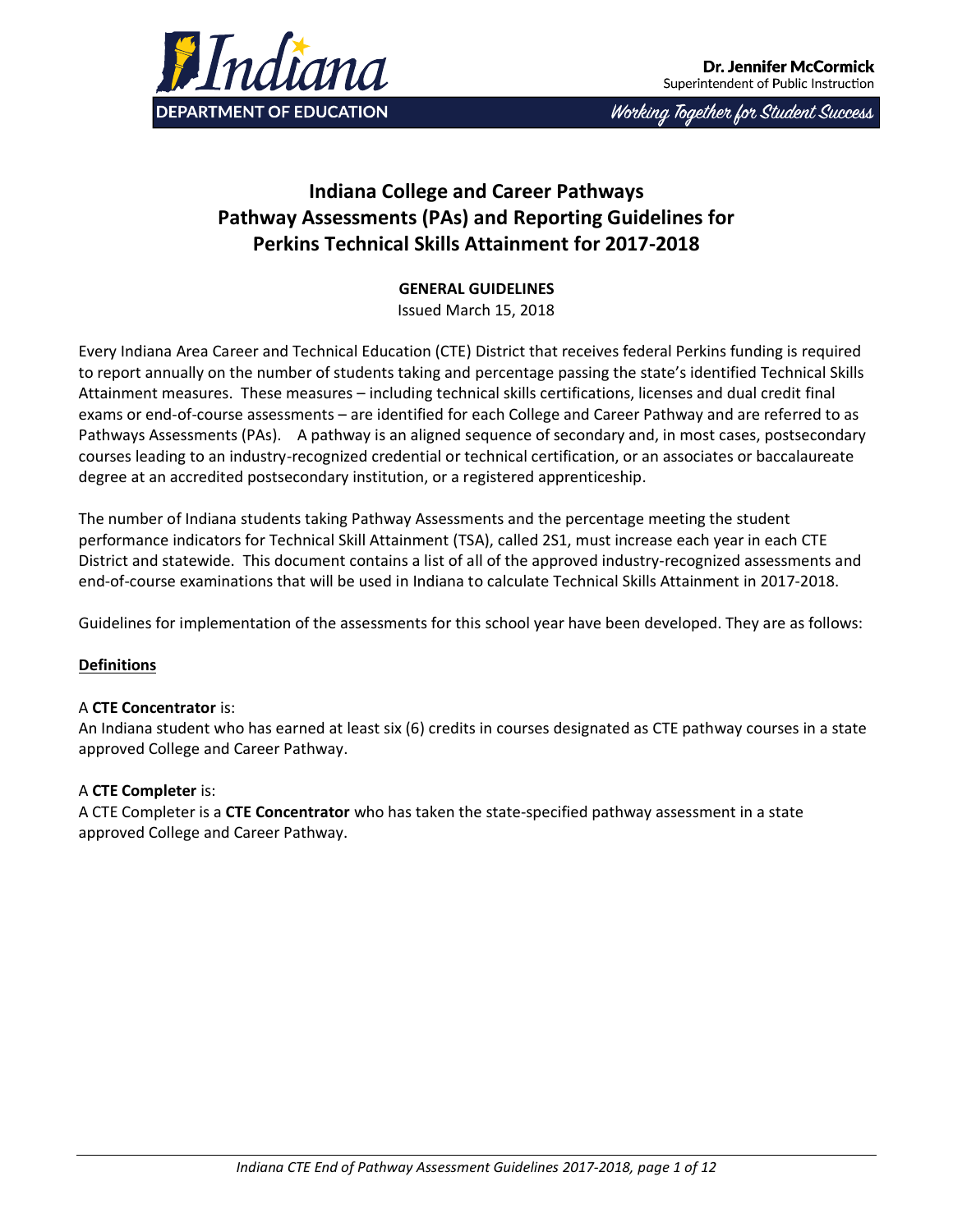

#### **Which Students** *Must* **Be Tested?**

Listed in the chart on the next page are the Indiana College and Career Pathways for which Technical Skill Attainment measures are **required** in 2017-2018, along with the Pathway Assessments that are required. All students who are completers (see definitions on page 1) in 2017-2018 **of a logical sequence of courses in** one of the College and Career Pathways listed in the chart below need to be tested via the Pathway Assessment specified in the chart. This includes students who will have completed a logical sequence of courses in one of the College and Career Pathways at the end of the first semester. Further, **for pathways that use ECAs as the Pathway Assessment,** students who are completing one or more of the courses in pathways specified in the chart need to be tested as they finish the individual courses even though they will not be completers until a later year.

#### **When Are Students To Be Tested?**

Assessments may be administered **when students are ready** to be tested unless otherwise specified by the test vendor, certifying agency or postsecondary program. Generally, that means testing as close as possible to the finish of instruction on the content being tested. All schools **MUST** follow the postsecondary test, pretest, retest policy for dual credit courses or the test vendor policies for industry-recognized testing and credentialing.

#### **Selection of Dual Credit Final or Assessments for Industry-Recognized Certifications or Credentials**

For courses in which both dual credit agreements and industry-recognized credentials exist, it is recommended that students be provided with opportunity to earn both the dual credit and the industry-recognized credential.

| Pathway/Concentration      | <b>Required Assessment(s)</b>                                               |
|----------------------------|-----------------------------------------------------------------------------|
| <b>Automotive Services</b> | End of Course Assessments/Final Exams for Dual Credit courses for which you |
|                            | have articulation agreements.                                               |
|                            | <b>OR</b>                                                                   |
|                            | <b>ASE Student Certification Series:</b>                                    |
|                            | Maintenance and Light Repair (MLR) – or –                                   |
|                            | Automotive Service (AST)                                                    |
| Biotechnology              | End of Course Assessments/Final Exams for Dual Credit courses for which you |
|                            | have articulation agreements.                                               |
| <b>Collision Repair</b>    | End of Course Assessments/Final Exams for Dual Credit courses for which you |
|                            | have articulation agreements.                                               |
|                            | <b>OR</b>                                                                   |
|                            | <b>ASE Student Certification Series:</b>                                    |
|                            | Collision Repair and Refinish                                               |
| <b>Construction Trades</b> | End of Course Assessments/Final Exams for Dual Credit courses for which you |
|                            | have articulation agreements.                                               |
|                            | OR                                                                          |
|                            | Home Builders Institute exam:                                               |
|                            | HBI Basic Principles of Construction, or                                    |
|                            | HBI Carpentry Basic, or                                                     |
|                            | <b>HBI Wiring Basic</b>                                                     |
|                            | <b>OR</b>                                                                   |
|                            | <b>HVAC Excellence</b>                                                      |

**Pathway Assessments (PAs) and Technical Skill Attainment Measures for Specified College and Career Pathways** - **Required to be administered in the 2017-2018 school year.** Changes for 2017-2018 highlighted in blue.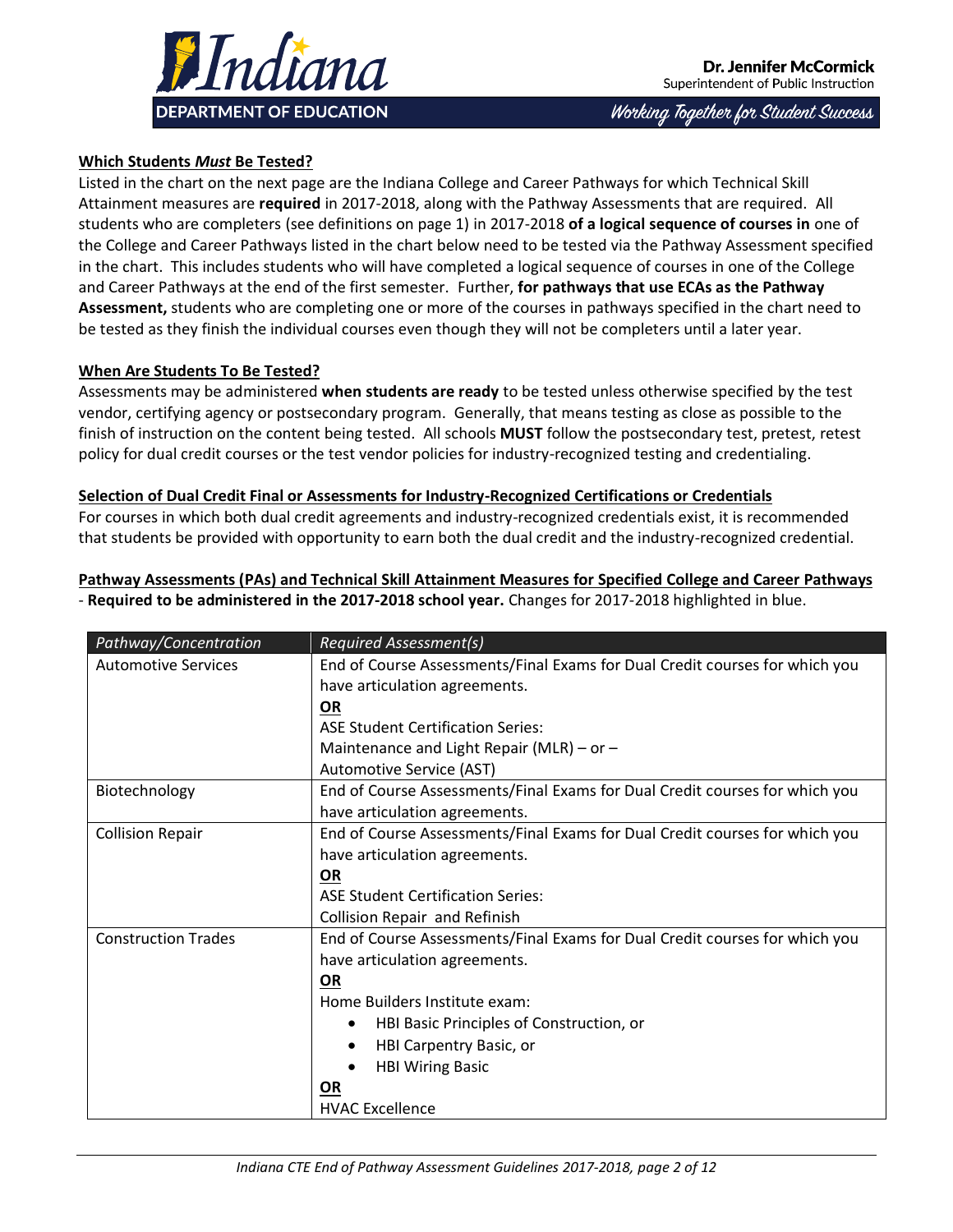

| Pathway/Concentration             | <b>Required Assessment(s)</b>                                                                  |
|-----------------------------------|------------------------------------------------------------------------------------------------|
| <b>Criminal Justice</b>           | End of Course Assessments/Final Exams for Dual Credit courses for which you                    |
|                                   | have articulation agreements.                                                                  |
| Culinary Arts and/or              | End of Course Assessments/Final Exams for Dual Credit courses for which you                    |
| <b>Hospitality Management</b>     | have articulation agreements.                                                                  |
|                                   | <b>OR</b>                                                                                      |
|                                   | ProStart Year I and Year II National Exams                                                     |
|                                   | <b>OR</b>                                                                                      |
|                                   | <b>Culinary Arts Pre-PAC Assessment</b>                                                        |
| Dental                            | End of Course Assessments/Final Exams for Dual Credit courses for which you                    |
|                                   | have articulation agreements. Pathway Workgroup recommendation:                                |
|                                   | Ivy Tech DENT 102,115,116                                                                      |
| Diesel                            | End of Course Assessments/Final Exams for Dual Credit courses for which you                    |
|                                   | have articulation agreements.                                                                  |
|                                   | <b>OR</b>                                                                                      |
|                                   | <b>ASE Certification Series:</b>                                                               |
|                                   | Medium/Heavy Truck                                                                             |
| Drafting and Design -             | End of Course Assessments/Final Exams for Dual Credit courses for which you                    |
| Architectural                     | have articulation agreements.                                                                  |
| Drafting and Design -             | End of Course Assessments/Final Exams for Dual Credit courses for which you                    |
| Mechanical                        | have articulation agreements.                                                                  |
| Early Childhood                   | End of Course Assessments/Final Exams for Dual Credit courses for which you                    |
|                                   | have articulation agreements.                                                                  |
|                                   | <b>OR</b>                                                                                      |
|                                   | Early Childhood Education Pre-PAC Assessment                                                   |
|                                   | <b>OR</b>                                                                                      |
|                                   | Schools certified to administer the Child Development Associate (CDA)                          |
|                                   | credentials may submit CDA results. Note that the state does not cover costs                   |
|                                   | of this certification                                                                          |
| <b>Education Professions</b>      | End of Course Assessments/Final Exams for Dual Credit courses for which you                    |
|                                   | have articulation agreements.                                                                  |
|                                   | <b>OR</b>                                                                                      |
|                                   | <b>Education Fundamentals Pre-PAC Assessment</b>                                               |
| <b>Electronics and Computer</b>   | End of Course Assessments/Final Exams for Dual Credit courses for which you                    |
| Technology                        | have articulation agreements.                                                                  |
|                                   | OR                                                                                             |
|                                   | ETA SET (Student Electronics Technician)                                                       |
|                                   | OR                                                                                             |
|                                   | ESPA Certified-EST <sup>®</sup> Note that the state does not cover costs of this certification |
| <b>Emergency Medical Services</b> | End of Course Assessments/Final Exams for Dual Credit courses for which you                    |
|                                   | have articulation agreements.                                                                  |
|                                   | <b>OR</b>                                                                                      |
|                                   | Indiana EMT Certification                                                                      |
| Engineering                       | End of Course Assessments/Final Exams for Dual Credit courses for which you                    |
|                                   | have articulation agreements.                                                                  |
| <b>Fire Science</b>               | End of Course Assessments/Final Exams for Dual Credit courses for which you                    |
|                                   | have articulation agreements.                                                                  |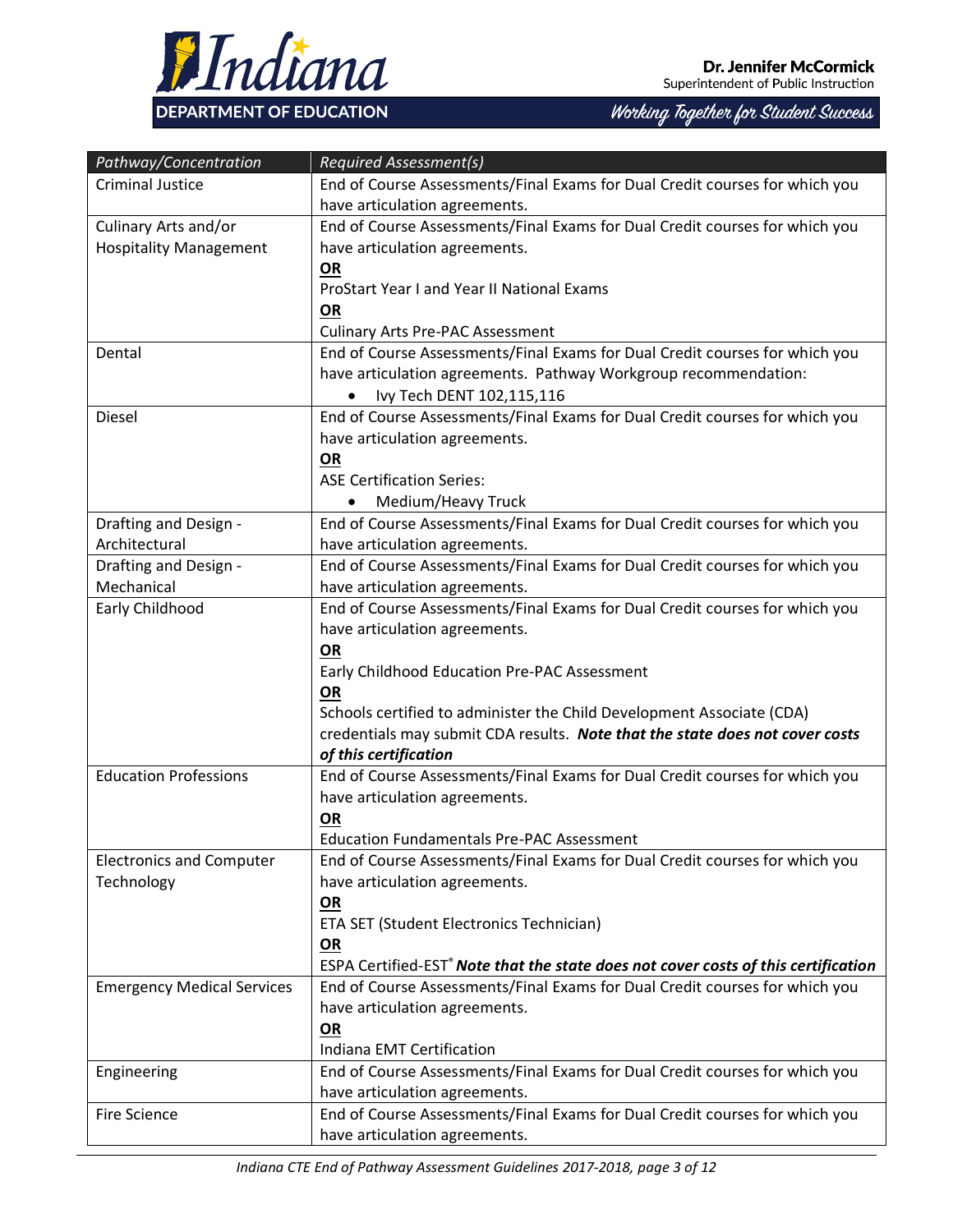

| Pathway/Concentration              | <b>Required Assessment(s)</b>                                                                                |
|------------------------------------|--------------------------------------------------------------------------------------------------------------|
|                                    | OR                                                                                                           |
|                                    | Firefighter I and II Certifications                                                                          |
| <b>Food Science</b>                | End of Course Assessments/Final Exams for Dual Credit course for which you                                   |
|                                    | have articulation agreement.                                                                                 |
|                                    | OR                                                                                                           |
|                                    | Food Science Fundamentals Pre-PAC Assessment                                                                 |
| <b>Health Science</b>              | Pathway assessments are NOT required for students in Health Science                                          |
|                                    | pathways in 2016-2017. NCHSE exams MAY be used, with the state paying the                                    |
|                                    | exam fee.                                                                                                    |
|                                    | OR                                                                                                           |
|                                    | End of Course Assessments/Final Exams for Dual Credit courses for which you                                  |
|                                    | have articulation agreements.                                                                                |
|                                    | OR                                                                                                           |
|                                    | NHA Health Certifications: Note that the state does not cover costs of this                                  |
|                                    | certification                                                                                                |
|                                    | • Certified Patient Care Technician (CPCT)                                                                   |
|                                    | • Certified Clinical Medical Assisting (CCMA)                                                                |
|                                    | • Examination for the Certification of Pharmacy Technicians (ExCPT)                                          |
| <b>Human Services</b>              | End of Course Assessments/Final Exams for Dual Credit courses for which you                                  |
|                                    | have articulation agreements.                                                                                |
|                                    | <b>OR</b>                                                                                                    |
|                                    | Family and Community Services Pre-PAC Assessment                                                             |
| <b>Industrial Automation &amp;</b> | End of Course Assessments/Final Exams for Dual Credit courses for which you                                  |
| Robotics                           | have articulation agreements                                                                                 |
| <b>Industrial Technical</b>        | End of Course Assessments/Final Exams for Dual Credit courses for which you                                  |
| Maintenance                        | have articulation agreements                                                                                 |
| Landscape Management               | End of Course Assessments/Final Exams for Dual Credit courses for which you                                  |
|                                    | have articulation agreements.                                                                                |
|                                    | OR                                                                                                           |
|                                    | Indiana Nursery and Landscape Association's Passport to Landscape Industry                                   |
|                                    | Certifications Note that the state does not cover costs of this certification                                |
| Manufacturing                      | End of Course Assessments/Final Exams for Dual Credit courses for which you                                  |
|                                    | have articulation agreements.                                                                                |
|                                    | <b>OR</b>                                                                                                    |
| <b>Precision Machine</b>           | MSSC exams as appropriate to the course/curriculum being used.                                               |
|                                    | End of Course Assessments/Final Exams for Dual Credit courses for which you<br>have articulation agreements. |
| Technology                         | OR                                                                                                           |
|                                    | NIMS Online Theory Exam - Level I Note that the state will cover cost of                                     |
|                                    | Candidate Registration Fee and Level I Online Theory Exam only.                                              |
| Welding                            | End of Course Assessments/Final Exams for Dual Credit courses for which you                                  |
|                                    | have articulation agreements.                                                                                |
|                                    | OR                                                                                                           |
|                                    | AWS SENSE Level 1 Certification test for modules 2, 3, 8-unit 1, 8-unit 3, and 9,                            |
|                                    | and one welding process. Note that the state does not cover costs of this                                    |
|                                    | certification                                                                                                |
|                                    |                                                                                                              |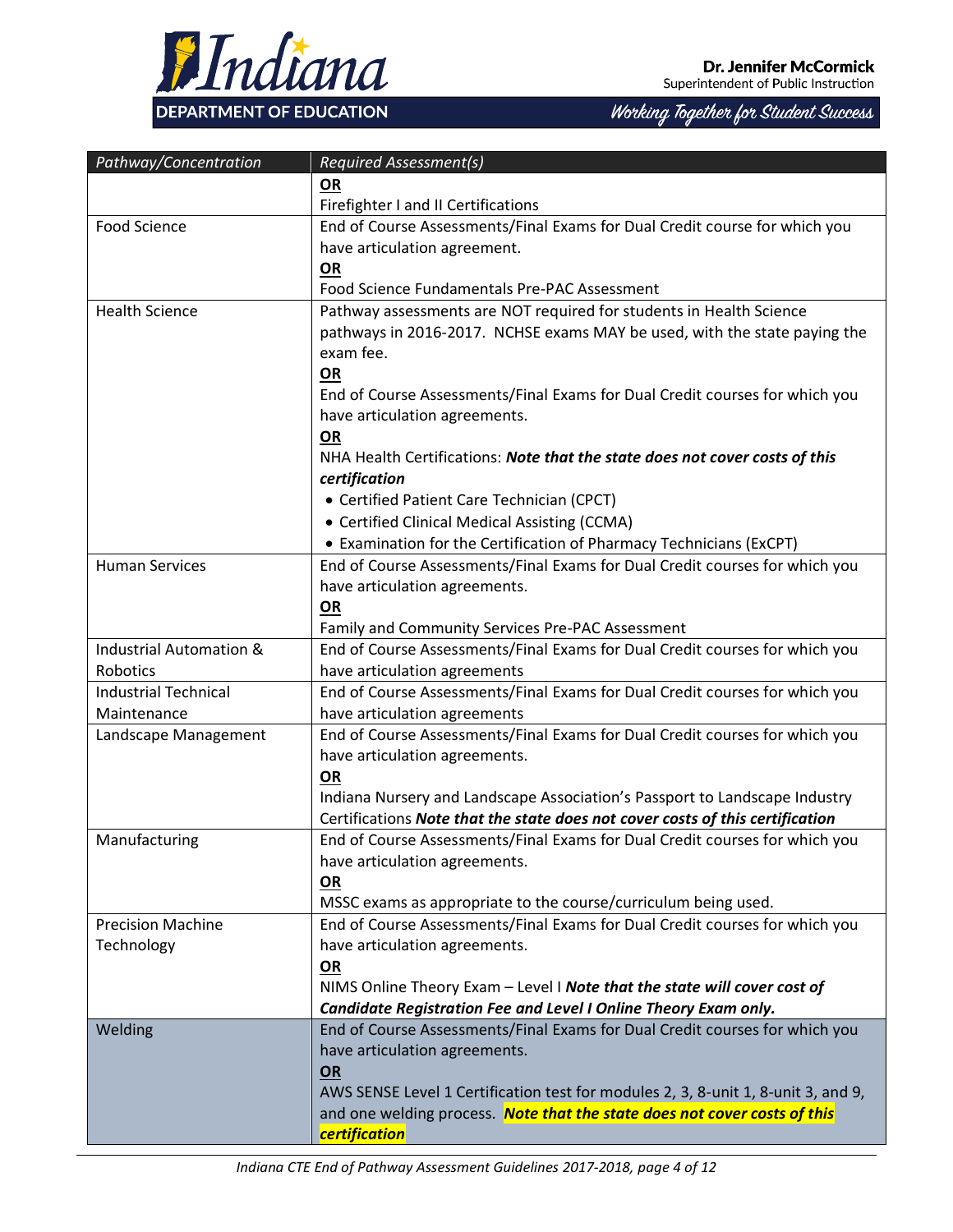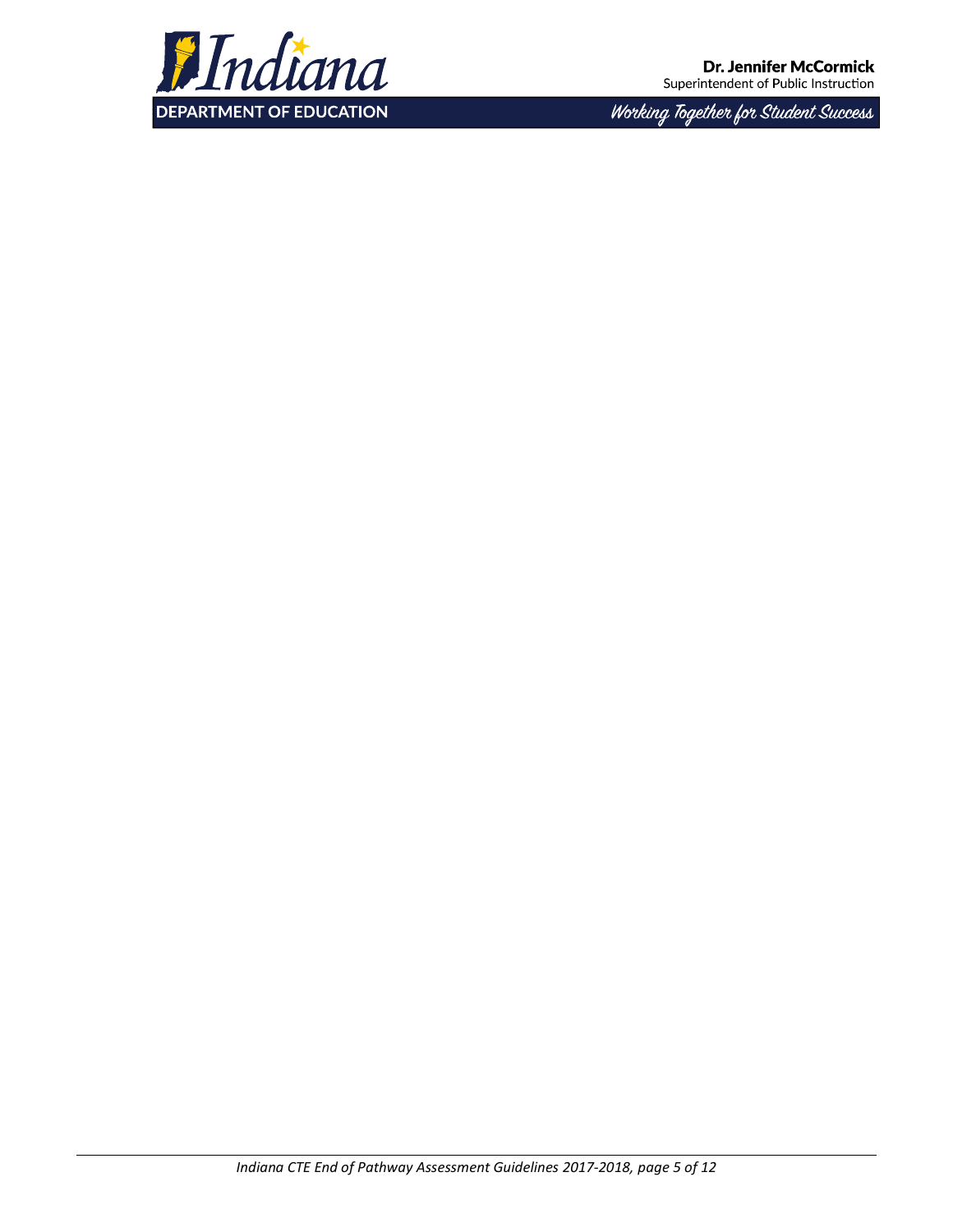

### **Who Covers the Costs of the Assessments?**

The State of Indiana pays for testing for the certifications specified above, unless noted otherwise. **The State pays only for the tests or assessment packages** and will not pay for separate practice tests or separate pre-tests or for any re-tests or for cost of credentials if separate from the cost of the assessment. If in doubt, please ask. Districts are responsible for ordering and paying separately with their local funds for costs of items such as blueprints, separate pre-tests and other materials not provided as part of the assessment packages.

Each student who is required to complete the assessment or certification must have a **unique Indiana Student Testing Number (STN)** and this STN must be used during the testing process. *The school and teacher must verify that accurate STNs are provided in each student record.* The costs of assessments given to students without valid STNs in their test records will not be covered by the state.

The area CTE director/administrator is responsible for ALL schools in the district that have qualifying programs and for meeting with the teachers in all schools in the district to make sure that they are aware of the requirements for Pathway Assessment(s) and the procedures to be followed. The director is responsible for communicating with superintendents, principals, counselors and teachers regarding the requirements of the assessment process. For any student on your completer list who is not tested, you will be asked by the state to supply the reason the student did not complete the test (e.g. student is failing class, student dropped the class, etc).

#### **Why are other state approved certifications not listed in this chart?**

The chart lists only those pathways for which pathway assessments are required. Unless otherwise noted, the state pathways project will pay for the assessments in the required pathways. Please refer to the state approved industry certifications for the full list of certifications that qualify for use in the honors diploma and A-F accountability metrics.

Please contact IDOE if you have any questions Davis Moore [dmoore@doe.in.gov](mailto:dmoore@doe.in.gov) or Kris Campbell [kcampbell@doe.in.gov](mailto:kcampbell@doe.in.gov)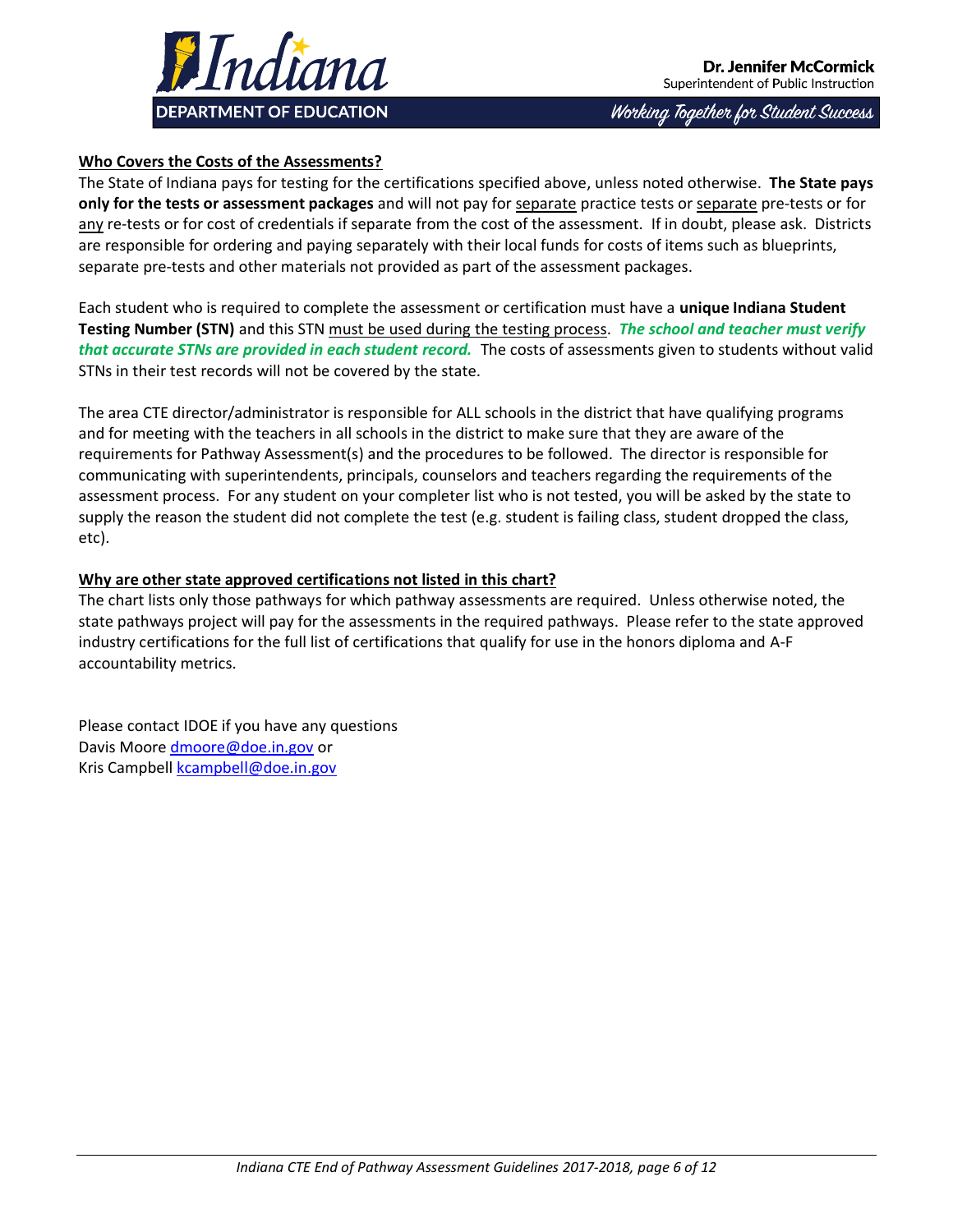

# Indiana College and Career Pathways Pathway Assessments (PAs) and Reporting Guidelines

# **APPENDIX A:** ORDERING INSTRUCTIONS

## **ASE Student Certification Series Instructions**

#### **How to Register:**

Testing is required for all completers (see definitions) in the four program area listed above at all sites in Indiana. Students will be completing the ASE Student Certification Series written tests. Area directors/administrators serve as the Site Coordinator for all the schools in their area district that have these programs. You may delegate site organization and site supervision to a Testing Coordinator. Steps to take:

Step 1: Complete the testing form found online at: [www.asestudentcertification.com](http://www.asestudentcertification.com/) with the total School Information, and Site Administrator. For payment information, select Purchase Order (PO) and enter the Indiana Department of Education.

Step 2: The test will be sent directly to each director/area administrator per the address on your order.

### **AWS SENSE Level 1 Instructions**

The IDOE has not been able to establish a contract with AWS at time of publication. The IDOE is investigating ways to address the issue and will send information to Area CTE Directors as it becomes available.

### **EMT Certification Instructions**

# **How to Register:**

Step 1– Students must meet the following requirements:

1. Be 18 years or older

2. Students may be younger than 18 to take the test; however, they must be 18 within one year of the course completion date to qualify for the certification.

- Step 2– Enroll in accredited EMT program
- Step 3– Request a Public Safety Identification number at the following link:<http://www.in.gov/dhs/3880.htm>

Step 4– The Practical Skills Test is administered by a State Representative if your Primary Instructor does not schedule an exam or if you cannot make it to the exam you may find other state approved practical exams at the following link:

[https://myoracle.in.gov/hs/training/public/calendar.do;jsessionid=5wKnYBFRvXjWtWpL4DLPJSh80Rp2q2yXGnNM](https://myoracle.in.gov/hs/training/public/calendar.do;jsessionid=5wKnYBFRvXjWtWpL4DLPJSh80Rp2q2yXGnNMxdss9Hny6yhXMsmS!1211364176?method=filter&filterBy=TYPE&filterValue=TRAIN_CAL_19) [xdss9Hny6yhXMsmS!1211364176?method=filter&filterBy=TYPE&filterValue=TRAIN\\_CAL\\_19](https://myoracle.in.gov/hs/training/public/calendar.do;jsessionid=5wKnYBFRvXjWtWpL4DLPJSh80Rp2q2yXGnNMxdss9Hny6yhXMsmS!1211364176?method=filter&filterBy=TYPE&filterValue=TRAIN_CAL_19)

Step 5- The written exam will be taken at an Ivy Tech testing center. The following is a link to the Ivy Tech testing centers contact information:

<http://www.in.gov/dhs/files/CWAC%20Contact%20Information%20IDHS%202016.pdf>

Step 6- Report any charges or convictions other than minor traffic violations to the Indiana Department of Homeland Security EMS Office (this will require additional paperwork which will be requested upon the charges or convictions being reported)

Step 7- Send invoices from Ivy Tech to Kris Campbell [\(kcampbell@doe.in.gov\)](mailto:kcampbell@doe.in.gov)

# **ETA- Student Electronics Technician (SET) Certification Instructions**

# **How to Register:**

A certification administrator must be present during all testing. To become a certified administrator a program official or instructor must complete the application at the link below. This is also the method for ordering assessments. The cost is \$30 per assessment. For ordering and more information, go to: [http://www.nocti.org/StateCustomized-IN.cfm.](http://www.nocti.org/StateCustomized-IN.cfm)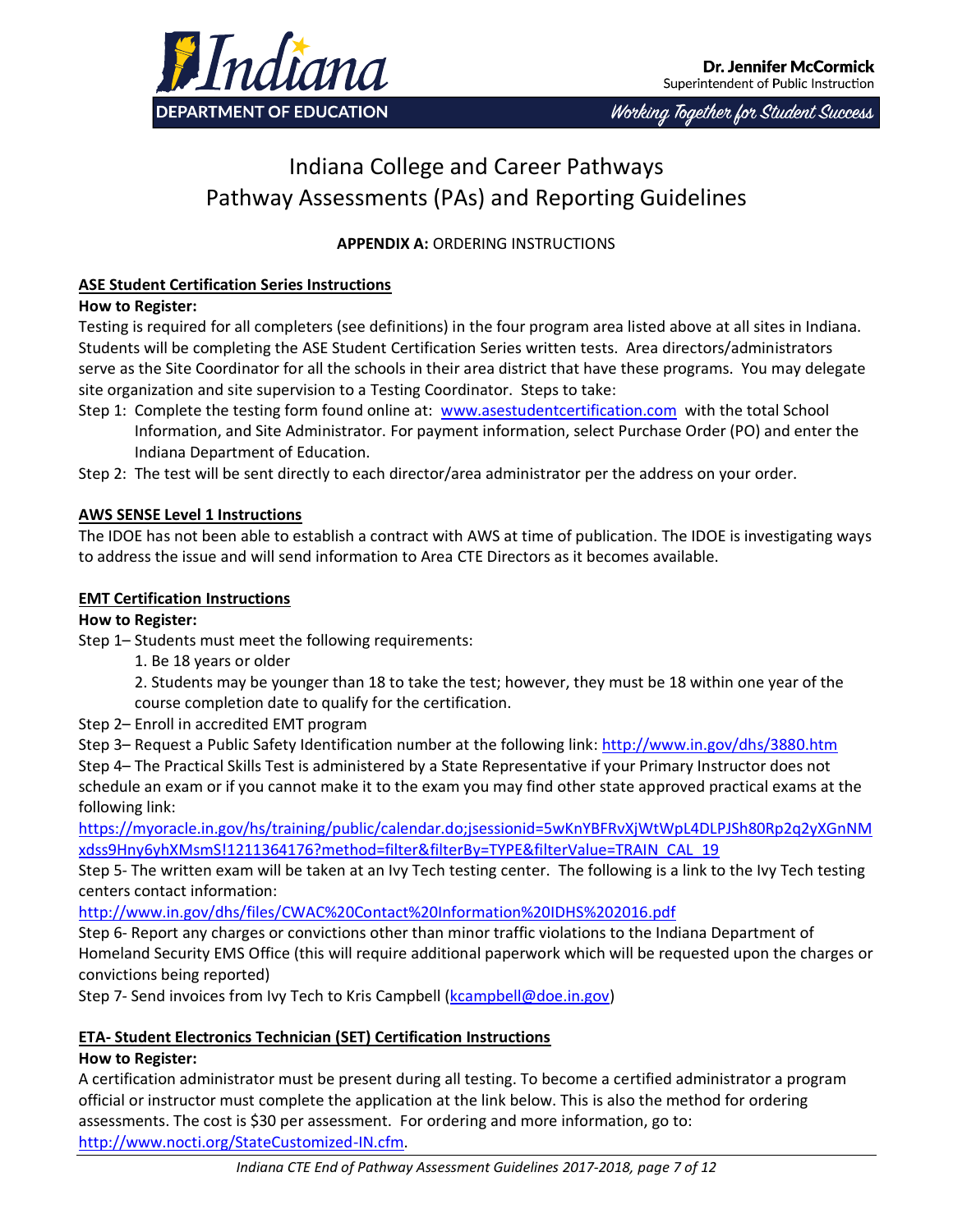

#### **Firefighter I and II Certification Instructions**

### **How to Register:**

Step 1 – Students must meet the following requirements:

- Be 18 years or older\*
- Have a High School Diploma or GED
- Have no criminal convictions
- **\* (The student must be 16 years old to take written exam, 17 and 1 week to take skill examination. Certification will be held until the 18th birthday)**
- Step 2 Enroll in accredited Firefighter program

Step 3 – Complete Public Safety Identification Number (PSID) Application which can be found on line at: <http://www.in.gov/dhs/3880.htm>

Step 4 – The Practical Skills Test is administered by school or trainer and a written exam given.

### **HBI/NAHB Assessment Instructions**

Home Builders Institute (HBI), the workforce development arm of the National Association of Home Builders (NAHB), is dedicated to the advancement and enrichment of education and training programs serving the needs of the residential construction industry. The HBI/NAHB certification assessments were designed to measure industry-recognized skills in the fields of Basic Principles of Construction, Carpentry, Facilities Maintenance, and House Wiring. Individuals meeting a nationally-established and recognized benchmark will earn certification through HBI/NAHB. Assessments offered include:

- HBI Basic Principles of Construction
- HBI Carpentry
- HBI Wiring Basic

For ordering and more information, go to: [http://www.nocti.org/StateCustomized-IN.cfm.](http://www.nocti.org/StateCustomized-IN.cfm)

#### **HVAC Excellence Instructions**

#### **How to Register:**

- 1. If you haven't already, you will need to register with HVAC Excellence as a 'proctor.' Proctor applications can be obtained by calling 800-726-9696.
- 2. If you are already a proctor with HVAC Excellence, you may order 'paper' examinations or you may administer HVAC Excellence examinations online. Paper examinations may be ordered by calling 800-726- 9696; online examinations may be purchased by logging into your online proctor account at [www.hvacexcellence.org.](http://www.hvacexcellence.org/)
- 3. If you have any questions regarding the examinations, please contact 800-726-9696.

#### **Indiana Nursery and Landscape Management Association Assessment Instructions**

- Step 1 Students must meet the following requirements:
	- 1. Be 18 years or older
	- 2. Have a High School Diploma or GED
	- 3. Have 1000 hours of actual work experience

# **Students may be younger than 18 and not yet a graduate to take the test; however, they must be 18 to qualify for the certification.**

- Step 2 Enroll in Landscape Industry Certified **OR** Indiana Accredited Horticulturist Program
- Step 3 Complete applications may be obtained by contactin[g info@inla1.org](mailto:info@inla1.org) or calling 317-889-2382.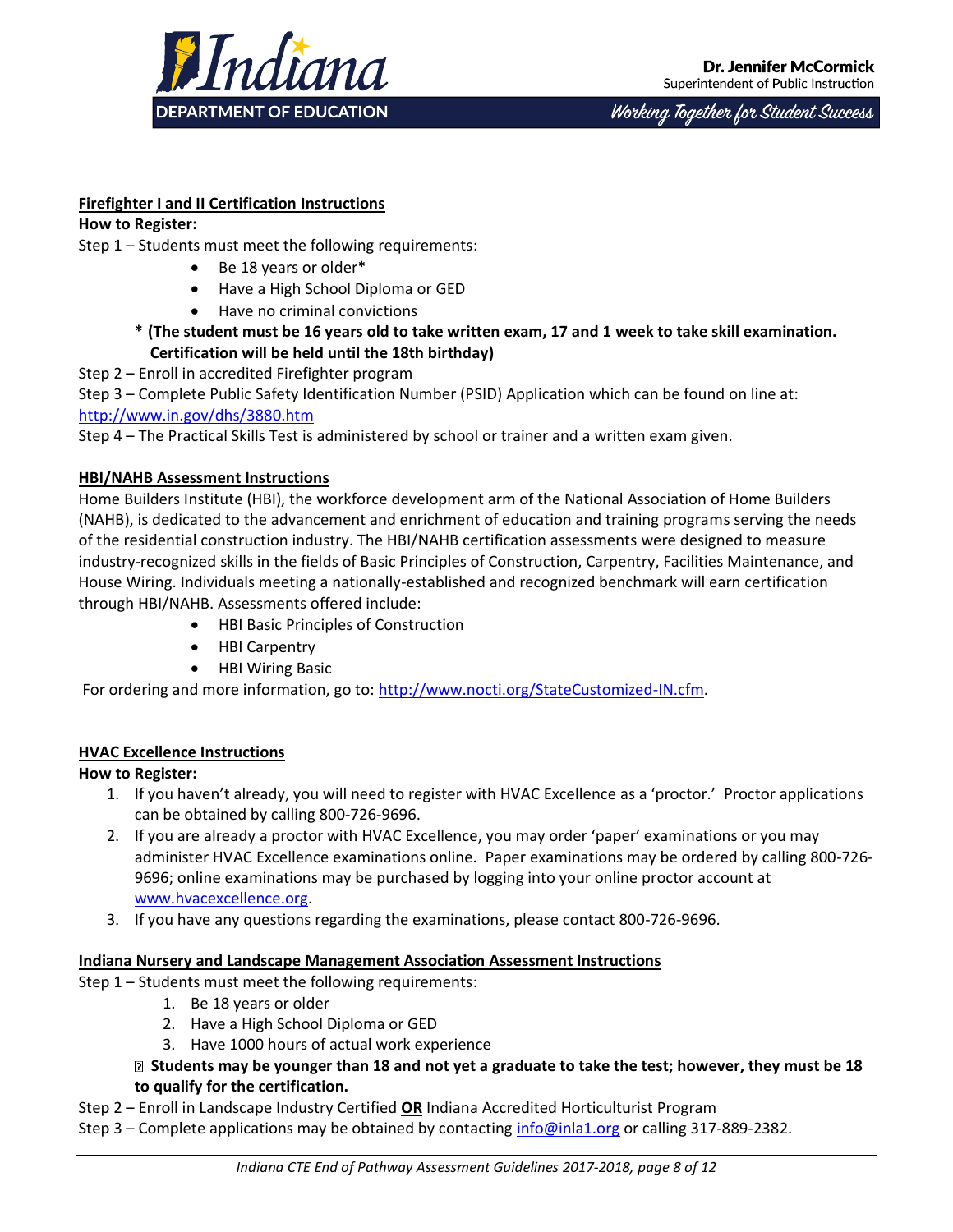

Coordination of this program requires endorsement by the Landscape/Horticulture Instructor of the participating school. Cost is: \$50 for enrollment includes the "Softscape" Test Booklet plus \$70 (est) for the NALP training manual to be purchased separately.

#### **MSSC/NAHB Assessment Instructions**

The Manufacturing Skill Standards Council (MSSC) is an industry‐led training, assessment and certification system focused on the core skills and knowledge needed by the nation's production workers. The nationwide MSSC System, based upon federally‐endorsed national standards, offers both entry‐level and incumbent workers the opportunity to credential the skills increasingly needed in the high‐growth, technology‐intensive jobs of the 21st century. For more information, visit [www.msscusa.org](http://www.msscusa.org/), call 703-739-9000 or email [reddyn@msscusa.org.](mailto:reddyn@msscusa.org)

The courses, training, assessments and credentials are all based upon the four critical work functions ("Modules") for production, as defined by MSSC's industry-led, nationally validated skill standards:

• Safety. NOTE: The Safety course and assessment includes cross-functional employability skills (e.g. communications, teamwork, customer awareness, workplace conduct, training ability). MSSC thus strongly recommends that individuals take the safety course and assessment first.

- Quality Practices & Measurement.
- Manufacturing Processes and Production
- Maintenance Awareness

#### **How to Register:**

Step 1- When a site is ready to order, the site coordinator will place an order for the registrations and assessments.

Step 2- Candidates will be provided with the registration codes and will access the MSSC system to register.

Step 3- Candidates will need to activate their account.

Step 4- Once the account is active candidates will log in to schedule their assessment, with the code provided by the site coordinator.

Step 5- Site coordinator approves the assessments and the information is automatically transferred to NOCTI. The codes will be available for the site coordinator to pick up in NOCTI immediately after the candidates are approved.

Step 6- Coordinators will retrieve the user codes from the Client Services Center (using the log-in credentials provided) and provide the user code information to the test proctor for distribution to the test takers on the day of testing.

Important: Indiana high schools need to use the student STN number to track their students; the STN number can be put in the "Student ID" field in MSSC's registration screen. For tracking their progress as students in the MSSC system, they will also need to be assigned MSSC "Membership IDs" as certificants going through our certification programs. The Candidate ID will be used to identify the student throughout the testing process.

Step 7- The test proctor will distribute user codes to test takers on the day of testing and oversee the online test administration. Test takers will typically see their results as the test is completed (option designated at the time of order). Regardless of whether the student sees his/her results, final test scores will be emailed to site coordinator at the completion of the test.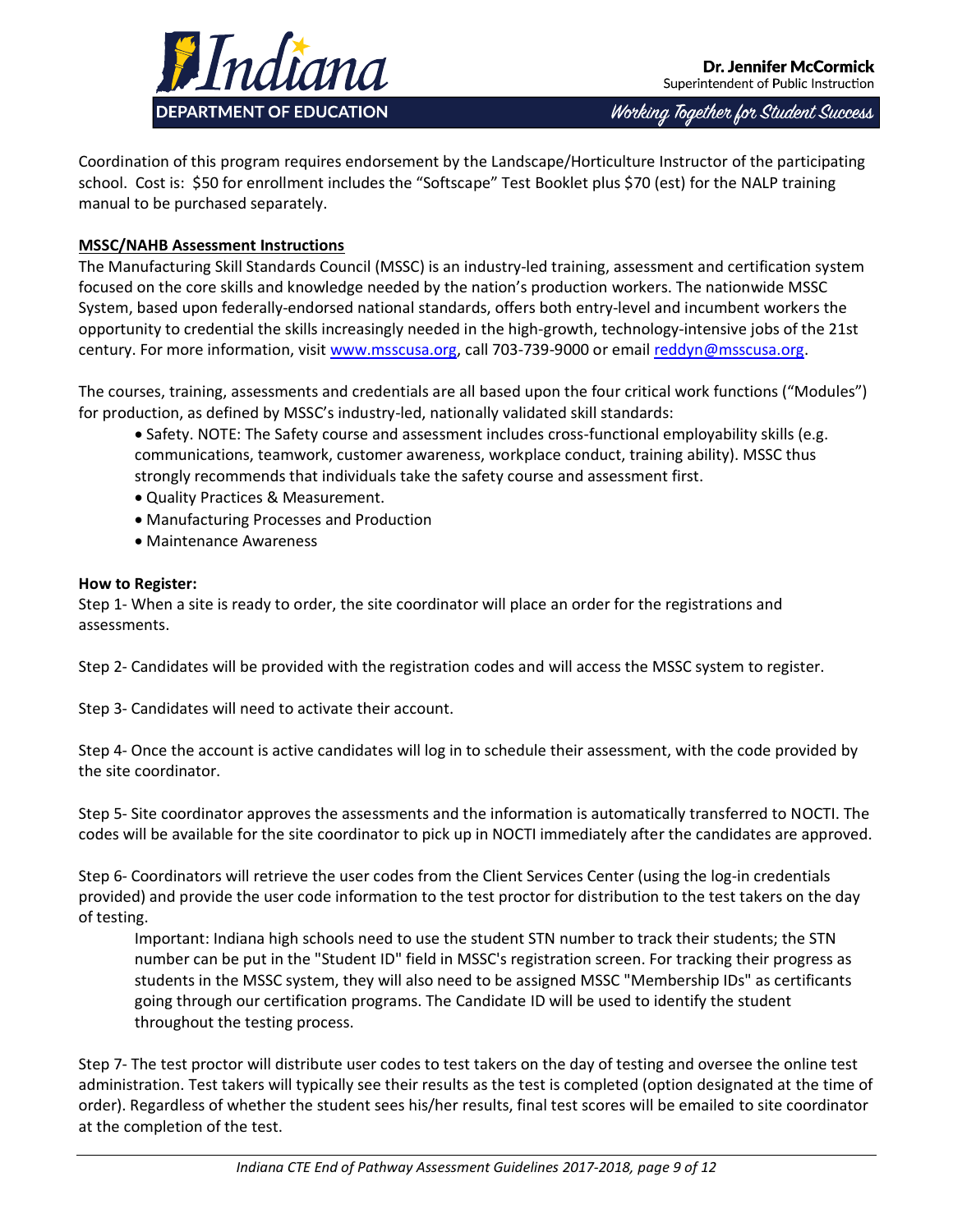

Step 8- NOCTI will process the test results following its normal scoring procedures to ensure that the results are added to the database.

Step 9- Scores and certificates are uploaded to the MSSC website after 2 business days.

Step 10- Candidates are able to print their certificates from their MSSC candidate accounts. Site coordinators will also be able to print or order certificates for their students.

The costs of the Individual Test Taker Registration Fee and the assessments are paid by the State

#### **National Healthcareer Association Health Science Certifications**

Campuses may offer the CPCT (Certified Patient Care Technician) and CCMA (Certified Clinical Medical Assistant) exams on-site upon completion of an NHA Site Application. Applications can be obtained through your NHA certification specialist, Nic Hestand [\(nic.hestand@nhanow.com\)](mailto:nic.hestand@nhanow.com) CPhT (Certified Pharmacy Technician) certification is offered at PSI Lasergrade testing centers. After becoming an NHA testing site, Nic Hestand will provide instructor training on student preparation, exam registration, exam proctoring and how to schedule certification examination testing dates. Students can register for the CPCT, CCMA on the NHA website, selecting the appropriate campus from the "institution" drop down box and selecting the testing date indicated by their instructor. Registration for the CPhT may also be completed on the NHA website, but students will be directed to the nearest PSI testing center location for testing. Students will receive a provisional certification for the CCMA and CPCT, valid for 12 months. Provisional certification may be transitioned to a full certification once the student submits proof of graduation to NHA (contact [info@nhanow.com\)](mailto:info@nhanow.com). Provisional certification is not provided for the CPhT, but students are eligible for this exam, provided they are within 30 days of meeting their high school graduation requirements. For a site application, additional information about the certification exams, study guides, or curriculum resources, contact Nic Hestand at [nic.hestand@nhanow.com](mailto:nic.hestand@nhanow.com) or 913-661-6127.

#### **NCHSE Foundations Instructions**

The instructions for proctors to register and get set up for NCHSE testing are found at: [www.precisionexams.com/nchse.](http://www.precisionexams.com/nchse)

You may also contact customer support at 800-470-1215 or Gary Snyder at 801-850-9183.

#### **NIMS Certification Instructions**

#### *How to register your school:*

1. First check to make sure your school or organization is not already registered with NIMS by clicking the "candidate registration" link on the left toolbar and then searching for your school or organization on the drop-list of the same name. If your organization has never been registered go t[o www.nims-skills.org](http://www.nims-skills.org/) and click on the "Organization Registration" link on the left toolbar.

2. Complete the registration form and list the person who is to be the primary contact for your organization with NIMS (Name and email address should be that of the lead metalworking teacher.) Complete the form to reflect the school name, mailing address, and phone. The form will also request that the user establish a username and password.

Within 24 hours of submission a confirmation email will be sent to the address entered in the registration form. The established username and password will not be activated nor ready for use until the confirmation email is received by the user. At this time the user can log into the NIMS Online Testing Center, where materials for performance and theory exam components may be downloaded or printed via the Resources page.

#### **How to register your teachers as sponsors:**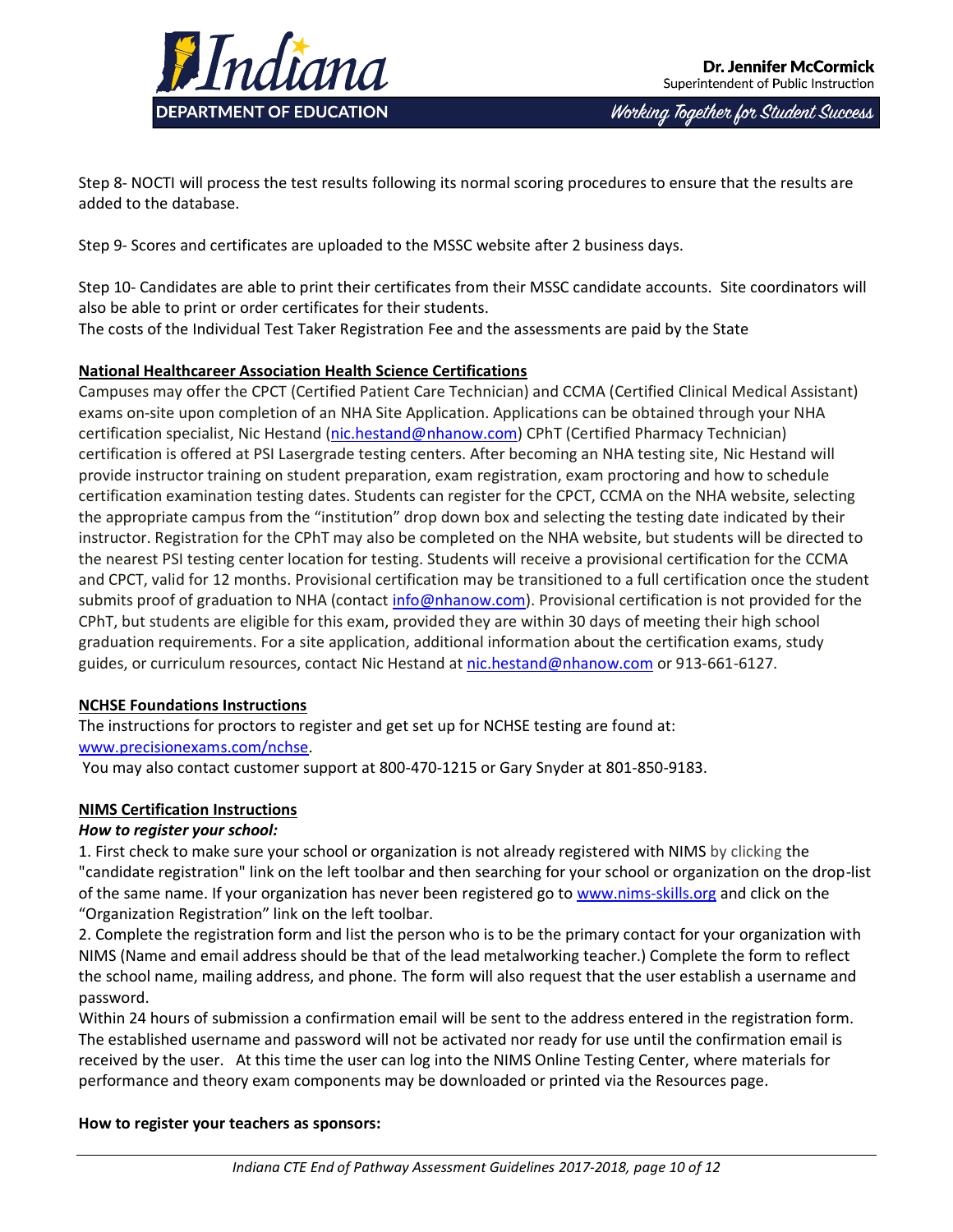

Sponsors must register before students/trainees register as candidates. To do so, simply have your Primary Organization Contact log in to the NIMS website. Then click "Add Sponsor" on the left-hand menu. You can always contact NIMS Staff for assistance by calling [\(703\) 352-](tel:%28703%29%20352-%204971) 4971 or by emailing [support@nims-skills.org.](mailto:support@nims-skills.org)

#### **How to register a proctor for theory exams:**

Selecting a Proctor The proctor is any employee of integrity. The proctor cannot be the instructor or anyone with the ability to alter a student's grade. Proctors must be present during all online exams, regardless of whether the person testing is a student or an instructor.

During online testing, proctor duties include:

- Be present for the duration of testing
- Verify each student by checking IDs
- Instruct students to log in a[t www.nims-skills.org](http://www.nims-skills.org/) and purchase appropriate exam -Allow no talking during the exam
- Allow only the following NIMS-approved items:
	- Calculator
	- Pencil and paper
	- Machinery's Handbook or Student's Shop Reference Handbook

#### **Registering a Proctor**

Proctors must register before students and/or instructors may take online exams. To do so, the proctor should go t[o www.nims-skills.org](http://www.nims-skills.org/) and click "Proctor Registration" on the left. The proctor should then complete the registration form, entering his or her contact information.

The form has a space for "Proctor ID" and for this the user should enter his or her first initial and last name all as one word (David Smith = dsmith). The registration form has a space for Proctor Code. This is a password of the proctor's choosing, so it can be any combination of numbers and/or letters – whatever the proctor will be able to remember.

Proctor codes are to be kept 100% confidential and may not be shared with any other faculty, staff or students. If your registered proctor is unavailable when a student or instructor is ready to take an online exam, you may select and register another employee as a back-up proctor by simply completing the registration steps listed above.

After registration is submitted, NIMS will verify the proctor's registration and the proctor will be able to monitor online exams. Within a few days, the proctor will receive a letter from NIMS restating his or her responsibilities as proctor. If your proctor does not receive this letter or cannot recall his or her proctor code, he or she must contact NIMS by phone at [\(703\) 352-4971.](tel:%28703%29%20352-4971) NIMS will not provide proctor codes by email, nor will NIMS provide proctor codes to instructors or students under any circumstances. Schools may register more than one proctor to ensure a monitor is always available when students are ready to take online theory exams.

#### **Pre-PAC (Pre-Professional Assessment and Certification)/AAFCS Instructions**

Note, the State will pay for Pre-test/Post Test package (referred to as Test/Retest on the Pre-PAC order form) or Post Test only.

#### **How to Register:**

Step 1: A school or program administrator should complete the online AAFCS Pre-PAC Test Site Approval Agreement (instructions and link available at [http://www.aafcs.org/CredentialingCenter/get\\_started.asp\)](http://www.aafcs.org/CredentialingCenter/get_started.asp).